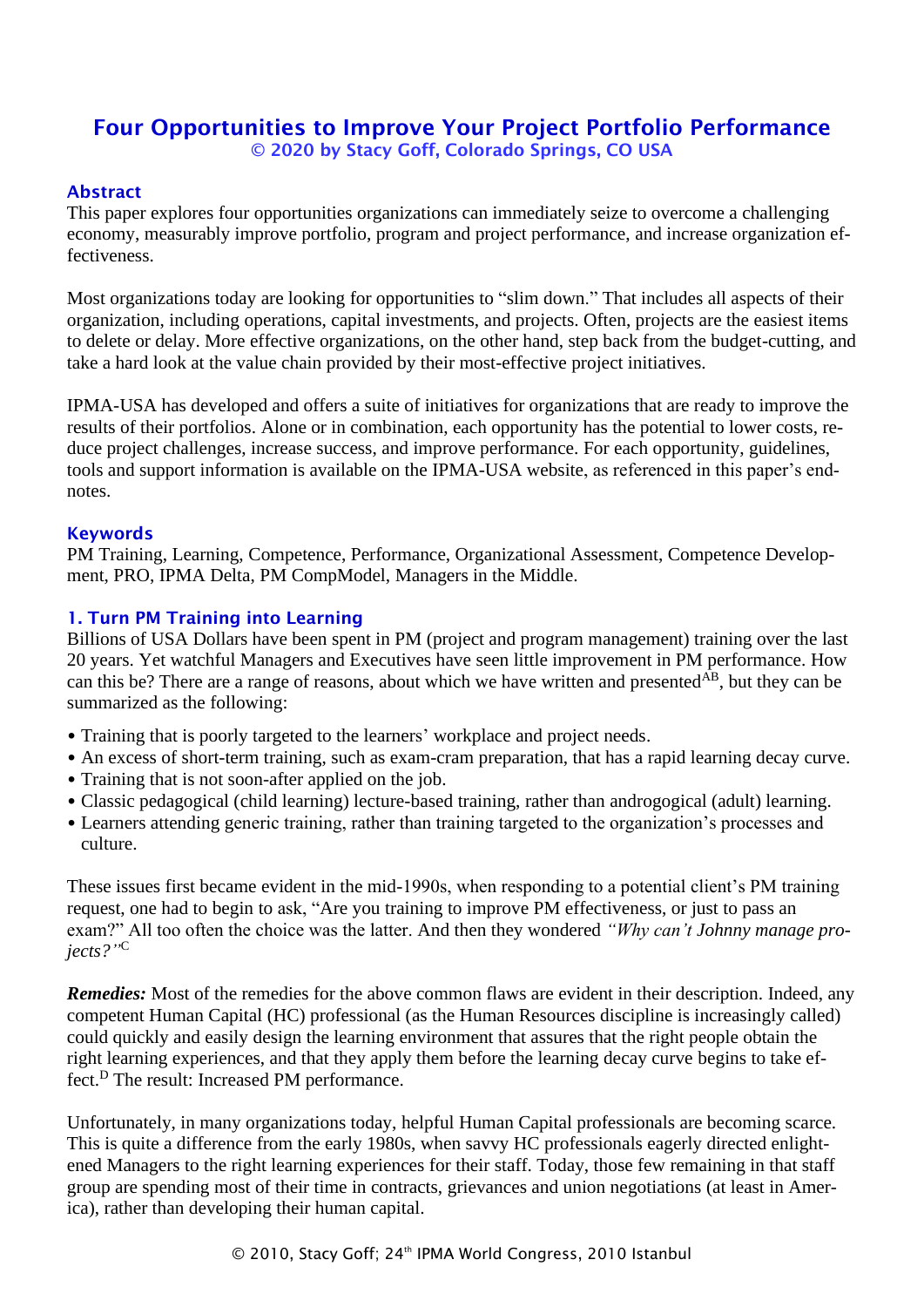IPMA-USA, the American member association of IPMA, the International Project Management Assocation, is involved with a range of initiatives to improve the cost-effectiveness of PM learning in the USA, and around the World. Those initiatives include:

- Publishing guidelines for effective learning objectives<sup>E</sup>, the best way to evaluate proposed post-academic training—and the best way to evaluate the performance-improvement results of that training back on the job.
- Forming the IPMA-USA Competence Enablers program to provide visibility and support for consultancies, PM providers and trainers who can "demonstrate the Competence Difference!"
- Focusing PM learning on **competence-enhancing content**, based on the ICB, the IPMA Competence Baseline. This has far greater impact on true learning and development, rather than using only knowledge standards.
- Working with Colleges and Universities to align academic PM learning to that same ICB.
- Establishing SCiPM, Student Certificate in Project Management, to build a foundation from IPMA's ICB.

Are these remedies working? It is too soon to tell, but clearly, the USA market is getting the word that relevant project and program management training *must* be delivered—and applied, or the buyer is wasting their money.

# 2. Assure Stakeholder Competence

Assume we seize the just-discussed first opportunity, and all organizations, including yours, demand relevant, competence-building, applicable-to-the-job learning from all PM learning investments. That opens the path for this next opportunity: More than just your project and program managers must demonstrate competence in their PM roles.

This significantly expands your target audience. As shown in Figure 1 below, *every key stakeholder*, including project sponsors, resource managers (who make the prioritization and assignment decisions), PMO consultants, traditional PM roles, and project team members, must demonstrate competence in all the actions required of their roles.

in individual competence **EXECUTE:** Helps Assess Key PM Roles assessment and competence



Figure 1: PM CompModel Helps Assess Key PM Roles

We developed PM CompModel Figure 1: PM CompModel  $\log$  before 2001; we have used it

development planning since 1983. What changed in the early 2000s was that we realigned it to ICB, the IPMA Competence Baseline, which made it much more effective.

We made a PM CompModel version available to all IPMA Member Associations as part of our 2006 Shanghai World Congress paper presentation.<sup>F</sup> Interestingly, other non-IPMA societies have downloaded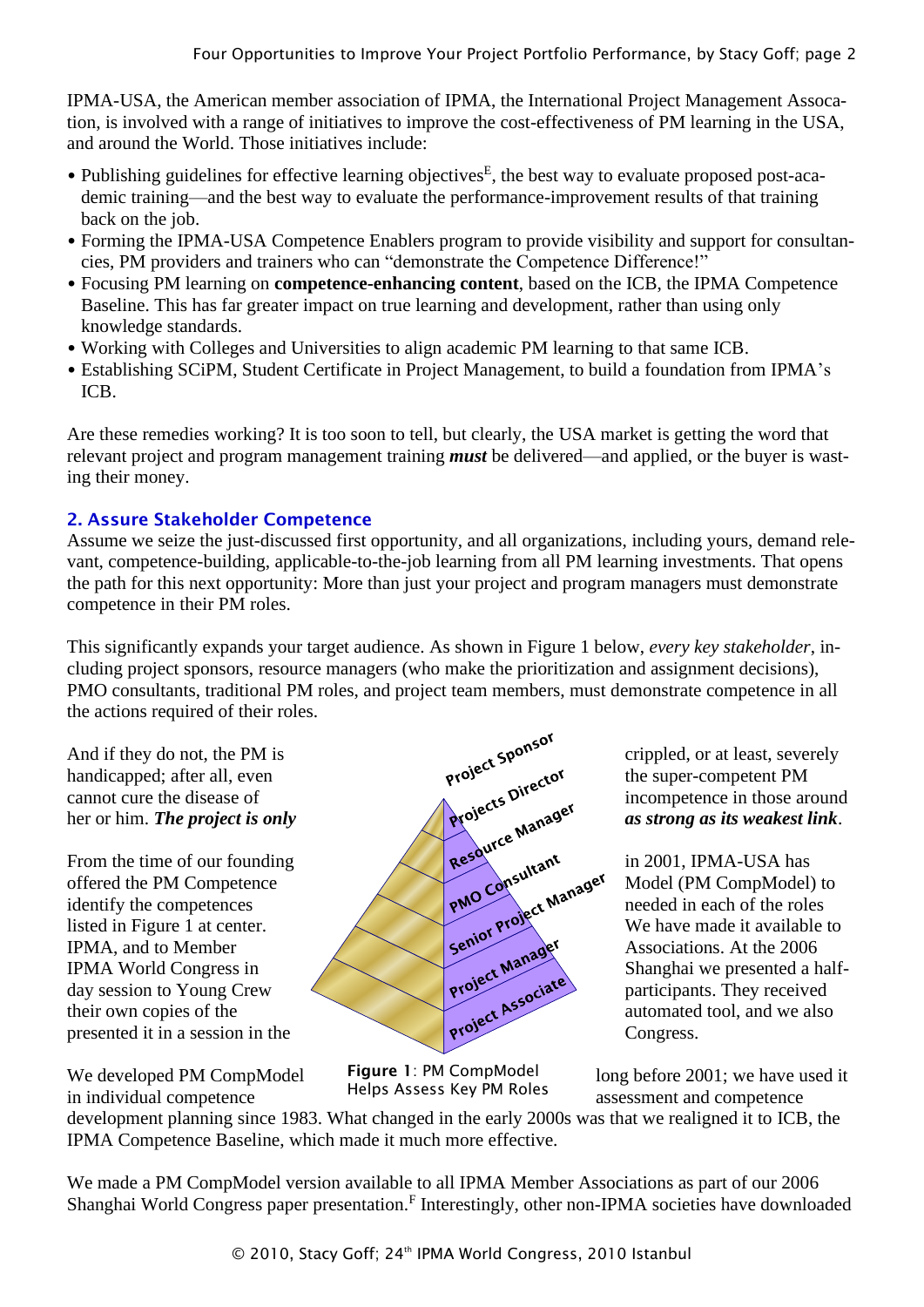PM CompModel, and tried to develop their own version. They have a challenge: Their baseline is knowledge-based; and knowledge is only the bottom rung of our PM Performance ladder, that spans knowledge, skill, attitudes and behavioral attributes (such as leadership and interpersonal skills), competence, and the ultimate results indicator, PM Performance.

So what do you do with the outcome of a PM Competence Assessment? You establish a PM Competence Development Plan, with actions prioritized by the role (some are more important than others), impact of the competence gaps, and responsibilities for assisting each learner to fill the gap. It should now be clear why these "Four Opportunities" are somewhat in sequence. If you send the learner off to YAWT, *Yet Another Worthless Training*, it may appear that the competence development process is flawed. On the other hand, effective and targeted training does play a key role in competence development. One must understand, though, that even effective training merely plants the seed. The true learning and development happens in the supportive workplace environment.

## 3. Focus on the Managers in the Middle

Some organizations have concentrated on improving their PM effectiveness for over 25 years, and many of them can measure their gains. But the vast majority of organizations have not yet seized the greatest opportunities for massive improvement. What could be missing? There are several factors that may not be obvious to all. One such factor is the effectiveness of *Managers in the Middle*: Typically, those in the range between two levels up from the project managers and team members, and two levels down from the top Executives. See Figure 2 on the following page for an organization chart segment showing *Managers in the Middle* in a medium-sized organization.

In large organizations, these Managers are the ones who explain, translate, where needed, and support Executive vision and strategy; they enable ongoing operations, while dealing with the integration of project-driven changes; communicate upwards the project teams' resource and funding needs; compete, collaborate and communicate with other Managers across the organization; prioritize competing operational and project activities; and evaluate and demonstrate the lasting benefits of successful project and program efforts. They are the differentiating advantage for their organizations, whether commercial or governmental. They inspire their project teams, demonstrated visionary leadership, and help their Executives to always appear to be brilliant.

*Or, they don't!* In some cases, they have been promoted from their levels of former competence, and are now the barriers to communication throughout the organization. In other cases, they just do not realize that one manages a project organization completely differently than one manages a classic process organization. They starve their projects of resources, focus upon headcounts rather than specific talents, respond slowly to actionable project issues, and fail to take responsibility for project success. In organizational improvement consulting engagements spanning 28 years, we have seen far too many instances of this syndrome. Even within an organization, it is clear which are the ineffective Manag*ers in the Middle*, and which are the shining lights of managerial project effectiveness.

We perform organizational assessments in project and program management as part of methodology improvement, or for individual or team competence development. We often find that one limiting factor in individual performance is the relative health of the environment within which that individual operates. And remediation often includes a combination of Executive and Management assessment, together with individual coaching of certain of the layers of *Managers in the Middle*. Of course, this type of remediation is not the top priority of these very busy and important people.

*Case Study:* Twenty years ago, we worked in an organizational effectiveness initiative at a major oil company. This was a far-reaching PM Performance Improvement Project, and we stated to the CEO that the type of organization cultural transformation needed would require *one year for each level* between the Executive suite and the individual project team members. He (in this case, a male) started counting on his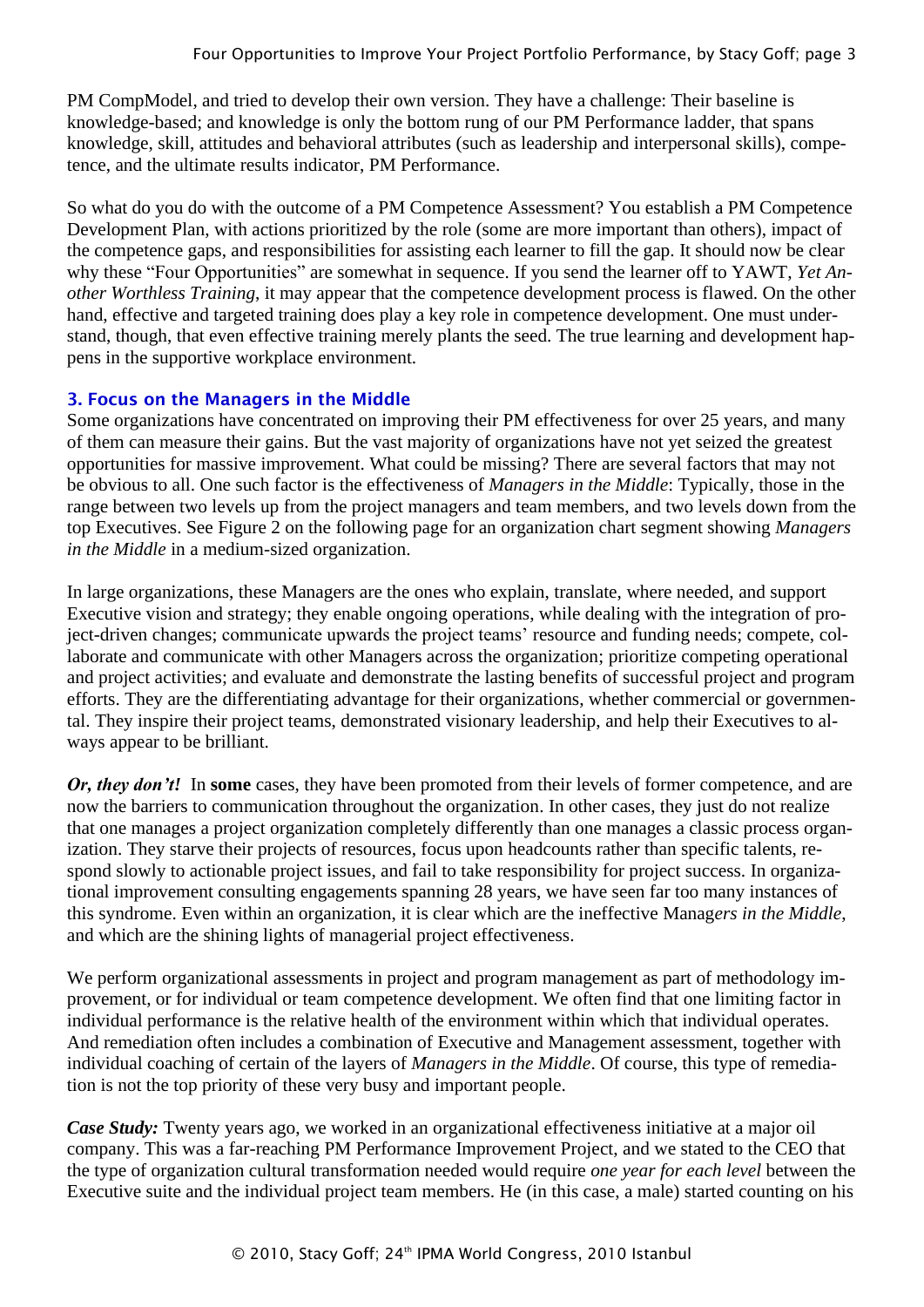fingers, to determine how many levels, or years, that would require. Running out of fingers, he said, "I know how to cut three years off the duration."

Note that this was already an industry-leading organization; it had great Managers, and a great reputation. But he saw the need to keep improving, and he saw that improving the effectiveness of the some of the

best approach.

effectiveness, moving **them** elsewhere, or simply removing those who were  $\sqrt{\frac{1}{\frac{1}{\sqrt{\frac{1}{\sqrt{\frac{1}{\sqrt{\frac{1}{\sqrt{\frac{1}{\sqrt{\frac{1}{\sqrt{\frac{1}{\sqrt{\frac{1}{\sqrt{\frac{1}{\sqrt{\frac{1}{\sqrt{\frac{1}{\sqrt{\frac{1}{\sqrt{\frac{1}{\sqrt{\frac{1}{\sqrt{\frac{1}{\sqrt{\frac{1}{\sqrt{\frac{1}{\sqrt{\frac{1}{\sqrt{\frac{1}{\sqrt{\frac{1}{\sqrt{\frac{1}{\sqrt{\frac{1}{\sqrt{\frac{1}{\sqrt{\frac{1}{\sqrt{\frac{1}{\sqrt{\frac{1}{\sqrt{\frac{1}{\sqrt$ President **President** We performed a series of  $\sqrt{\frac{3^{nd} \text{Level}}{2^{nd} \text{ level}}}}$  assessments with Managers, Project Managers, and **Team Members.** We developed and Team Members. We developed and delivered an intensive 3- day workshop, officially called *Managing Project*  $\sqrt{\frac{2^{nd} \text{ Level}}{Manager}}$  *Managers*. Its unofficial name was *Up, Down, or Out.* Our **initial assessments showed that** many of the Managers had been promoted because of their excellence in their prior roles; some were not happy with their new responsibilities;  $\overline{\phantom{0}}$  some were incredibly effective; a few were just holding on until retirement. In these workshops,  $\left\| \frac{1}{\text{Team Member}} \right\|$   $\left\| \frac{1}{\text{Team Member}} \right\|$  Managers were exposed not just to more PM theory, but *what* Managers do to improve PM

*Managers in the Middle*, **Executive Executive** either by improving their

*performance*. They could demonstrate how they added value to everything they touched. If they could not show their value-add, they  $\overline{c}$  could move back down, at their

current pay rate, to their **former**  $\epsilon$  former  $\epsilon$  former level of excellence. Some Figure 2: The *Managers in the Middle* (from Stacy Goff)

actually took early actually took early retirement. Some, who not only

demonstrated clear value, but who did so despite weak Managers above them, had the opportunity to move up.

The organization did cut several layers of middle managers. More importantly, they improved *all* their performance. That was a pretty drastic approach to improving PM Performance. Most organizations don't have the stamina to go through a transformation that extensive. Yet for that organization, it was incredibly powerful, both for the individual Managers involved, and for the whole organization.

The key lesson from this case study is this: At a certain point, when you appear to be hitting the point of diminishing returns in PM Performance, look higher. There is easily another doubling of performance improvement that is available for you, by improving the effectiveness of your *Managers in the Middle*. Is always it possible to increase the PM effectiveness of the *Managers in the Middle*? Absolutely! Many of us have been doing this for years.

**IPMA-USA's Certificate in PM for Managers:** Two years ago to our Board initiated a program to develop a workshop and certificate for these Managers. This program is a key step in organizational PM improvement, because it directly addresses this issue of managerial effectiveness. Last Spring, IPMA-USA team members completed the pilot training session for the workshop. More work remains, including completing an exit exam, but the participants were excited about the workshop, and confident of the need for it. **CCiPM**, *Complementary Competence in Project Management* is a certificate, *not* a certification. We address the differences in a posting at the IPMA-USA website<sup>G</sup>, because far too many in the PM training market call their offerings certifications when they clearly are not.

The **CCiPM** Manager's certificate is issued by IPMA-USA, not by our Certification group. In that way it is very similar to our SCiPM program, *Student Certificate in Project Management*, offered to Universities and their students to help align them with the performance-improving IPMA Competence Baseline,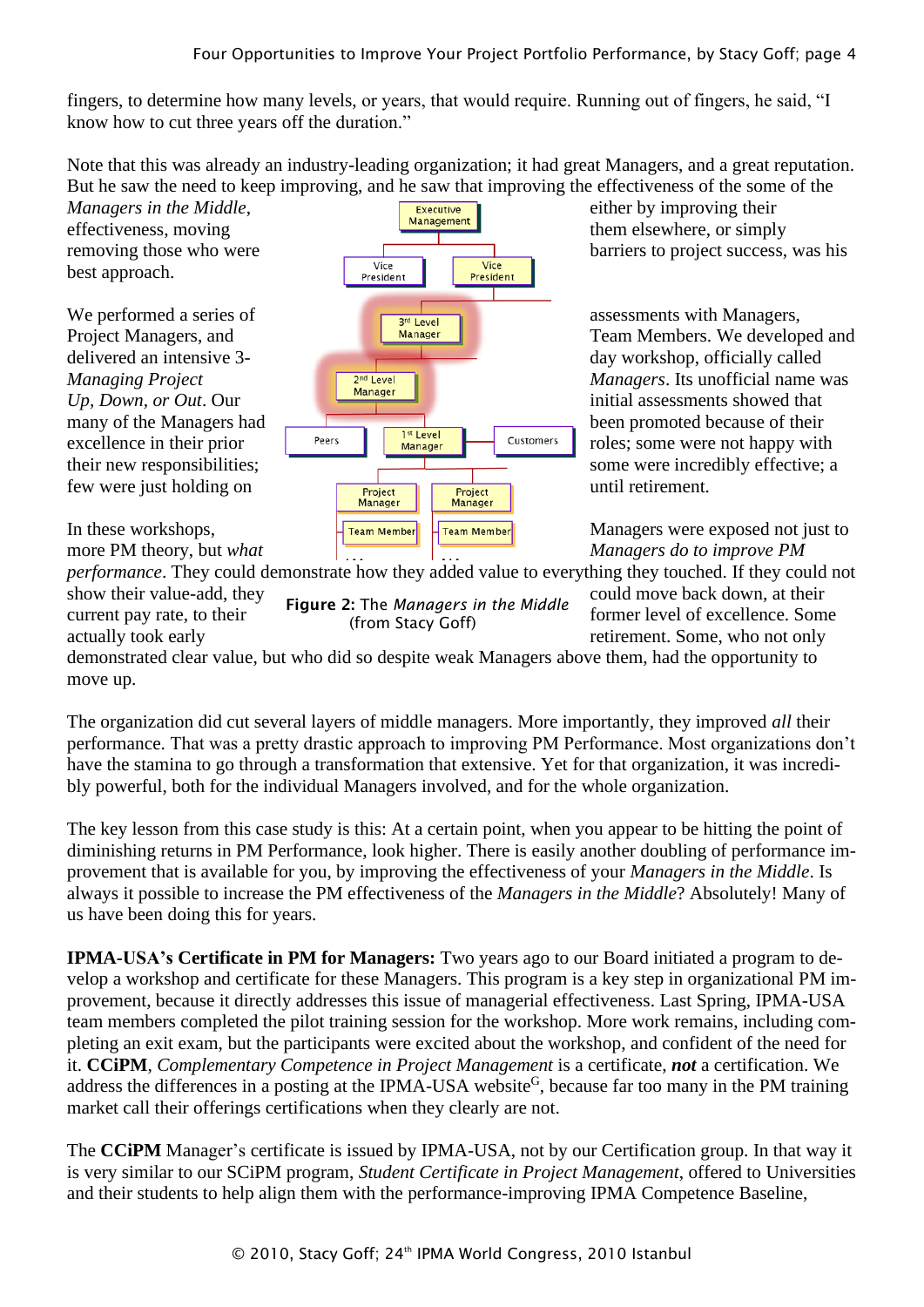versus using a basic knowledge taxonomy as their foundation. More information about these programs is available on the IPMA-USA website.

# 4. Assess and Improve Organizational PM Performance

A reminder: The PM Performance Improvement opportunities we list are somewhat cumulative and sequential. While an organization could investigate and implement them in any combination and sequence, they gain maximum results by considering them in the sequence we provide them. And this brings us to Assessing and Improving Organizational PM Performance. There has been a significant increase in interest in this area, as the "Maturity Model" approach has been adapted by many project management assessments. Today, there are hundreds of PM maturity models available. Most are proprietary, most provide value, and most keep consultants gainfully employed.

This paper discusses two new organizational PM Assessment models, one developed by IPMA-USA, and one developed by IPMA. Other IPMA Member Associations, such as GPM (Germany), APM (United Kingdom) and AIPM (Australia) also have their own useful and effective models.

a standard—ideally, an open, versus proprietary one.

and processes that *might* cause **beneficial results.** 



*About PRO: I*, the **Performance Rated Organization** standard, is the result of a multi-year effort of project managers, consultants, and organizational assessors. William Duncan, the **primary author of the original Guide to the** PM Body of Knowledge and our Certification Chair, had built an organizational assessment model, and used it in his practice for years. Based on a discussion about the driving need for an IPMA-USA **Leadership** process, we made Duncan's model the prototype for our assessment. We identified additional requirements, including ease-of-use, and ease of learning. We decided that it was important to assess against

We looked at a wide range of  $\left( \begin{array}{c} 4 \text{ Develop} \\ \text{PM Talent} \end{array} \right)$  standards, including quality standards such as the Malcolm Baldridge award, and various ISO standards. We carefully reviewed many of the project management **maturity** maturity models—and decided that the market did not need yet another maturity **nodel** nodel. Instead, we wanted an approach that was unique, distinctive, and more useful. Ideally, the model would focus upon PM Performance, the output Executives desire, rather than all the inputs

Not finding a model or framework that worked for our needs, we built our model, ran it through the Standards process, published an Exposure Draft, and collected comments. We published the PRO Standard with five units of PM Performance, as shown in Figure 3. It is an open source, easily downloadable resource. Today, with our addition of trained Recognized Assessors, we can position PRO as a framework for self-assessment, professional assessment, and, *actions for performance improvement*.

The essence of PRO has been constructively applied for nearly three decades, so we benefited from our team's massive practical experience. But because it is among the newest of today's PM assessments, we were also able to studying the strengths of the other assessments. Several key strategies came from our analysis of those strengths:

- *Elegant, Top-down (Executive-oriented) Model;* we felt that some available models were focused on the project manager's view of the organization, not an Executive's view.
- *Move beyond Maturity Models;* while maturity works well in many cases, project management improvements are more sensitive to a "weakest link" approach than a linear progression. A side note: One of today's CMMI Level 5 organizations *is now looking to improve results<sup>H</sup>*.
- *Assess Performance* (results or outputs), not just inputs and processes; this can produce useful results, at significantly lower cost, with less time required from staff. A key parallel: IPMA-USA's advanced PM Certifications also assess Performance. Thus our assessment suite is consistent from individual to organization.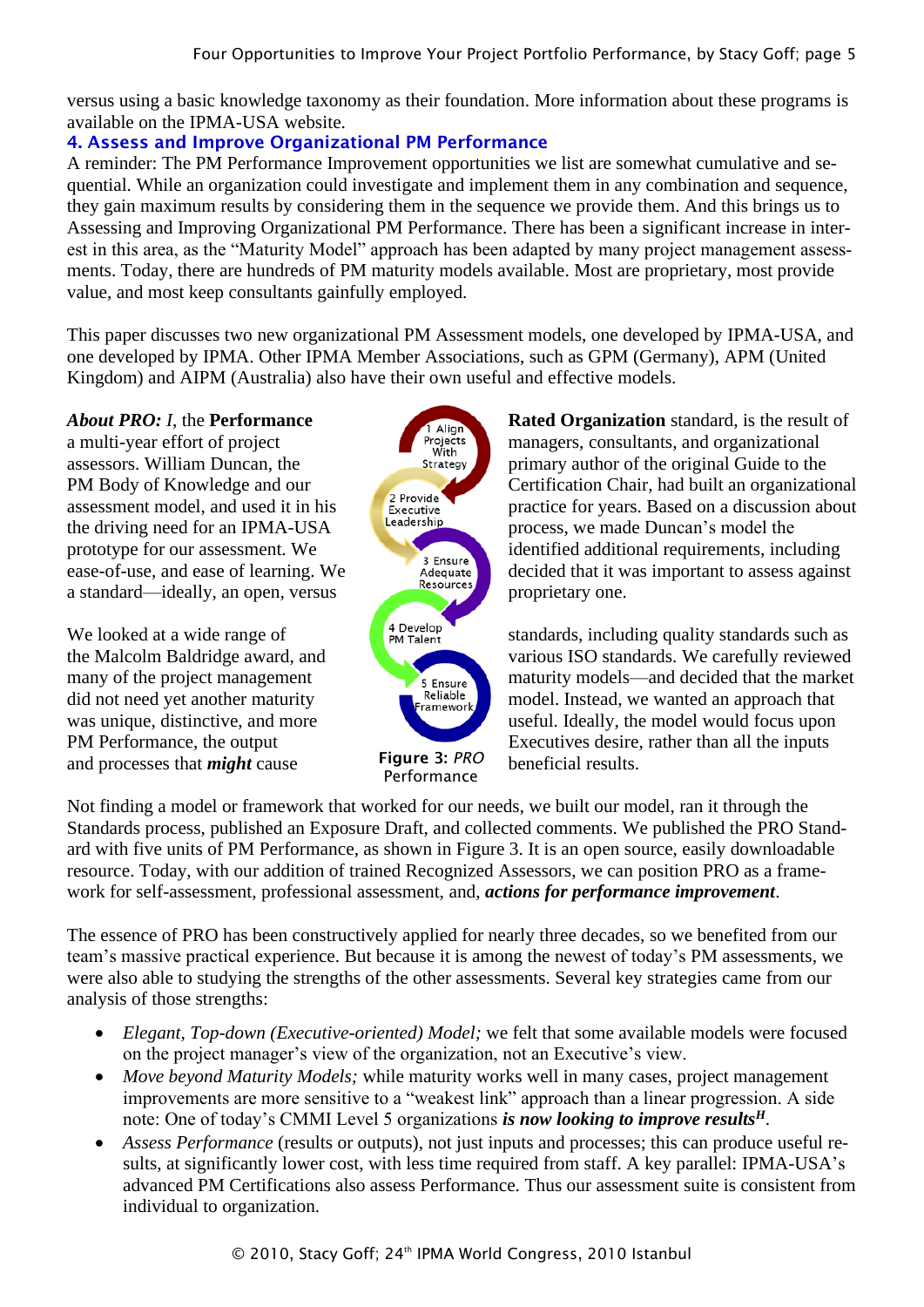- *Foundation for Research;* open up our databases for qualified researchers to explore key project success drivers.
- *Open Standard*; learning from the popular Prado/Archibald<sup>I</sup> model, rather than producing a tightly-controlled, proprietary model, we chose to offer a freely downloadable open standard (the Assessor Guide is proprietary, and is only provided to those who pass Assessor training).
- *KISS: Keep It Simple, Silly;* we chose to produce a PM assessment standard that was easy to use, and easy to learn. The rationale: Not everyone will hire a skilled, trained professional assessor.
- *Engage Professional Assessors;* at the same time, we chose to develop a model that could easily be added to the repertoire of a wide range of assessors of other standards.

While IPMA-USA is focused on a USA audience for our PM Organizational assessment and certification, we have also received overwhelming interest and demand from outside the USA. This demand comes from organizations that recognize their PM improvement needs, and from consultancies and assessors who see value in our approach and in our business model. Fortunately, there will soon be another new alternative for these non-USA groups.

*About IPMA Delta:* IPMA Delta, IPMA's **Assessment of Organizations**, has taken a path that parallels PRO. As IPMA-USA began our PRO efforts, we offered to share our results with IPMA. The IPMA Board decided that while it was a good idea, IPMA had a few different needs. Thus began a parallel project to develop IPMA's IPMA Delta model. For three years, IPMA-USA and IPMA teams have been cooperating and sharing information about our separate initiatives. Interestingly, good requirements analysis on the part of the teams has led to two very different assessment models. The IPMA Delta model, with its goals shown in Figure 4 below, is for use either in Self-assessment, or in Third-party Assessment. Its three modules assess *Individuals, Projects*, and the *Organization*.

using  $ICB3$ . The



to the IPMA Awards **program**, which focuses

with an accepted **Figure 4:** The Seven Goals of the IPMA Delta standard, the Excellence Model. An added Model: 2010. Model; 2010.

upon projects, and the ranks of experienced IPMA Assessors that are already available, and with significant amounts of experience scoring people and projects on IPMA's 10-point scale.

*Competing Forces?* Some have raised concerns about the potential for competition, or at least confusion, between the IPMA-USA and IPMA organizational assessment models. We are not concerned, because each has clearly different market positioning. What is most important is that both models complement the other assessment programs the organizations already offer, and both uniquely offer the opportunity for qualifying organization to go beyond PM improvement opportunities, to become certified as competent,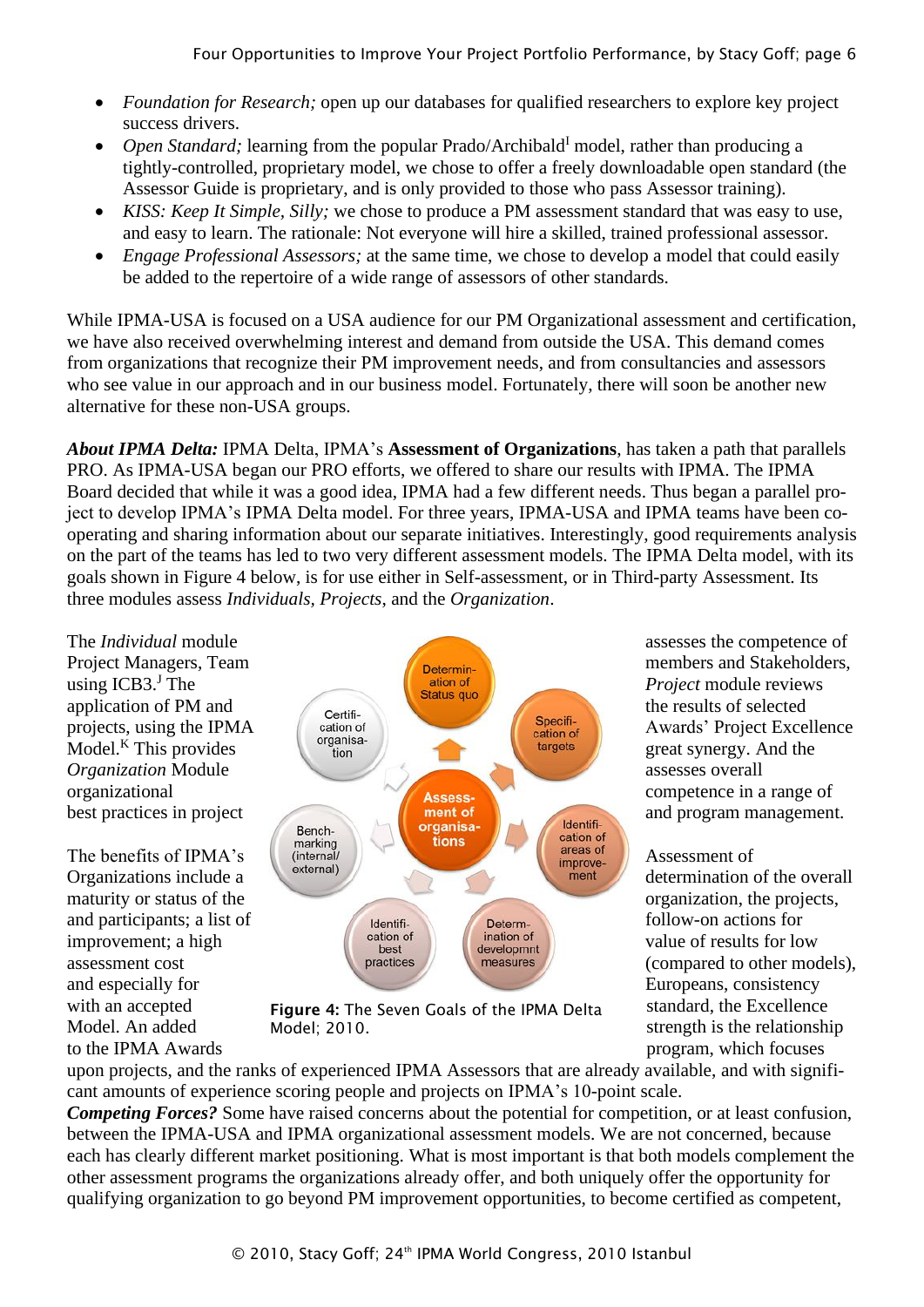performing PM organizations. Every reader of this paper is a potential beneficiary of one or both of these assessments—if you are involved in projects and/or programs.

## 5. Summary

In this paper, we have identified four opportunities for every organization to consider, that can massively improve PM Performance. In a difficult economy, less-effective organizations cut back on their "discretionary" initiatives, while more-effective ones look at very-targeted ways they can further improve—and projects are the discipline of beneficial organizational and societal change. We present our four opportunities in sequence; while you need not complete them in sequence, you should *at least consider them* in the sequence presented. Why? Each builds the foundation for increased benefits for all that follow. And, embracing opportunities later in the sequence without seizing the earlier ones tends to increase the cost and reduce the effectiveness of your selected initiatives.

And here is another observation. Even after you have completed our *Four Opportunities* sequence, you are not finished improving PM Performance. Depending on the size of your organization, within a year or two you should re-evaluate each area of opportunity. This is the case for several reasons:

- 1. As you close your performance gaps, new gaps become more-evident.
- 2. New talent being added to your organization often has different competence development needs.
- 3. Enabling policies, processes, and procedures need to be reviewed regularly.
- 4. Promoted project managers who are now in manager-level positions especially require attention; we have addressed this in another blog post, *Most of What Got You Here is Wrong for Performing Here!<sup>L</sup>*

Note that providing consultancies with additional revenue is *not* one of our stated reasons. Each of the Four Opportunities presented in this paper have self-application methods and tools identified in their sections, or in additional material referenced in the end-notes. But if you decide that you would like guidance from professional associations, the contact information for IPMA-USA is also in the end notes.<sup>M</sup>

If you agree that improving PM Performance is a key strategy for dealing with today's challenges, we urge you to evaluate and apply each opportunity we discuss in this paper. And what, you may ask, is your potential gain? For organizations that have implemented the above combination of opportunities, our results show improvements that are 4x-10x measured performance over a 2-4 year period. *Do you deserve to improve your PM performance?*

## About the Author

**STACY A. GOFF**, *the PM Performance™ Coach*, has coached and inspired tens of thousands of project and program managers, and hundreds of organizations, on five continents, for over forty years. A Project Management practitioner since 1970 and consultant since 1982, he has also been a strong contributor to professional organizations such as IPMA® and PMI® since 1983.

He is a co-founder and past-president of IPMA-USA, and 2011-2014 Vice President of Marketing & Events for IPMA, the International Project Management Association. In September, 2015, he was named an IPMA Honorary Fellow.

Goff's interest in project competence and performance began with establishing a PM Competency Center for a nuclear power plant in the early 1980s. It continued with international engagements during the 1980s and 90s as he helped organizations assess and improve



their project and program performance. Today, he coaches, speaks and performs keynote speeches at